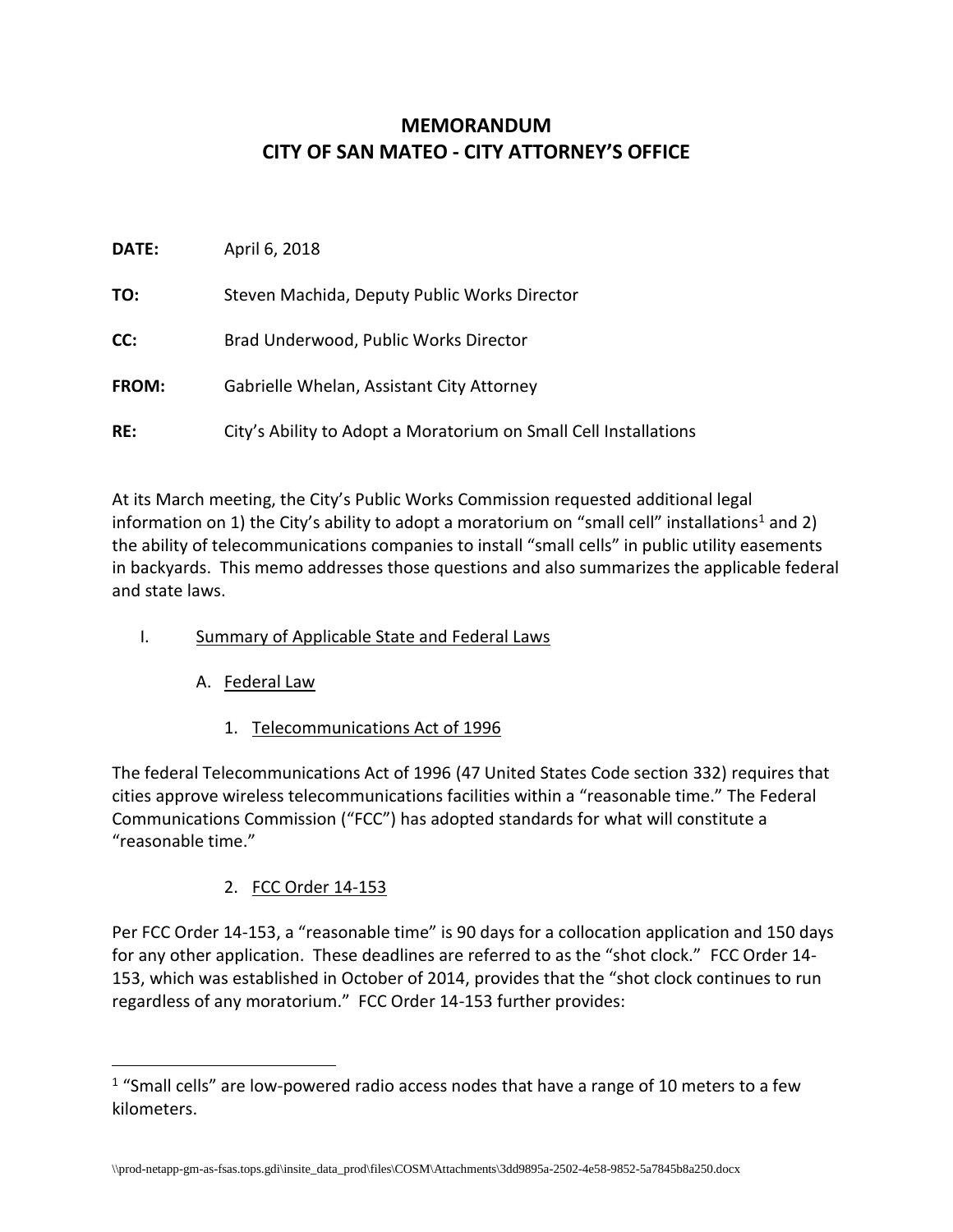. . . In those instances in which a moratorium may reasonably prevent a . . . municipality from processing an application within the applicable timeframe, the . . . municipality will, if the applicant seeks review, have an opportunity to justify the delay in court.

## B. State Law

### 1. Assembly Bill 57

In 2015, Assembly Bill 57 added Government Code Section 65964.1 to the state Government Code. Section 65964.1 now provides that a collocation or siting application for a wireless telecommunications facility will be "deemed approved" if a city "fails to approve or disapprove the application within a reasonable period of time in accordance with the time periods and procedures established by applicable FCC decisions." When read together with the FCC Order discussed above, this means that – in California -- "small cell" applications will be deemed approved – regardless of a local moratorium – if a city fails to approve or deny the application within the timeframes set forth in the FCC Order.

## II. The City's Ability to Adopt a Moratorium on "Small Cell" Installations

In most states, cities have the ability to adopt moratoria upon the processing of "small cell" applications. This is because FCC Order 14-153 provides that cities have an opportunity to justify a processing delay in court before an application will be "deemed approved." However, in California, Assembly Bill 57 provides that applications will be "deemed approved" if the "shot clock" deadline has passed. This is discussed above.

Also, some cities have moratoria against street cuts within a specified number of years after a street has been re-surfaced. These are legally defensible. In some instances, such "street cut" moratoria may affect a telecommunications provider's ability to do an installation.

#### III. "Small Cell" Installations in Public Utility Easements in Private Backyards

The Public Works Commission asked under what circumstances a telecommunications provider would be allowed to install a "small cell" facility within the public utility easement in a private backyard. This will depend upon the language of each individual easement. For instance, some older public utility easements are limited to "communications equipment related to the electric distribution business." This would not be broad enough to encompass a "small cell" installation. Other public utility easements could be written more broadly to allow any public utilities to install equipment within the easement. If allowed by virtue of the public utility easement, a "small cell" installation could be regulated by the City via its Zoning Code. Currently, Section 27.08.030 of the City's Zoning Code requires Site Plan and Architectural Review for "any building, . . . . or an extension, alteration, or addition of or to an existing building . . . . ." Section 27.04.075 defines a "building" to mean: